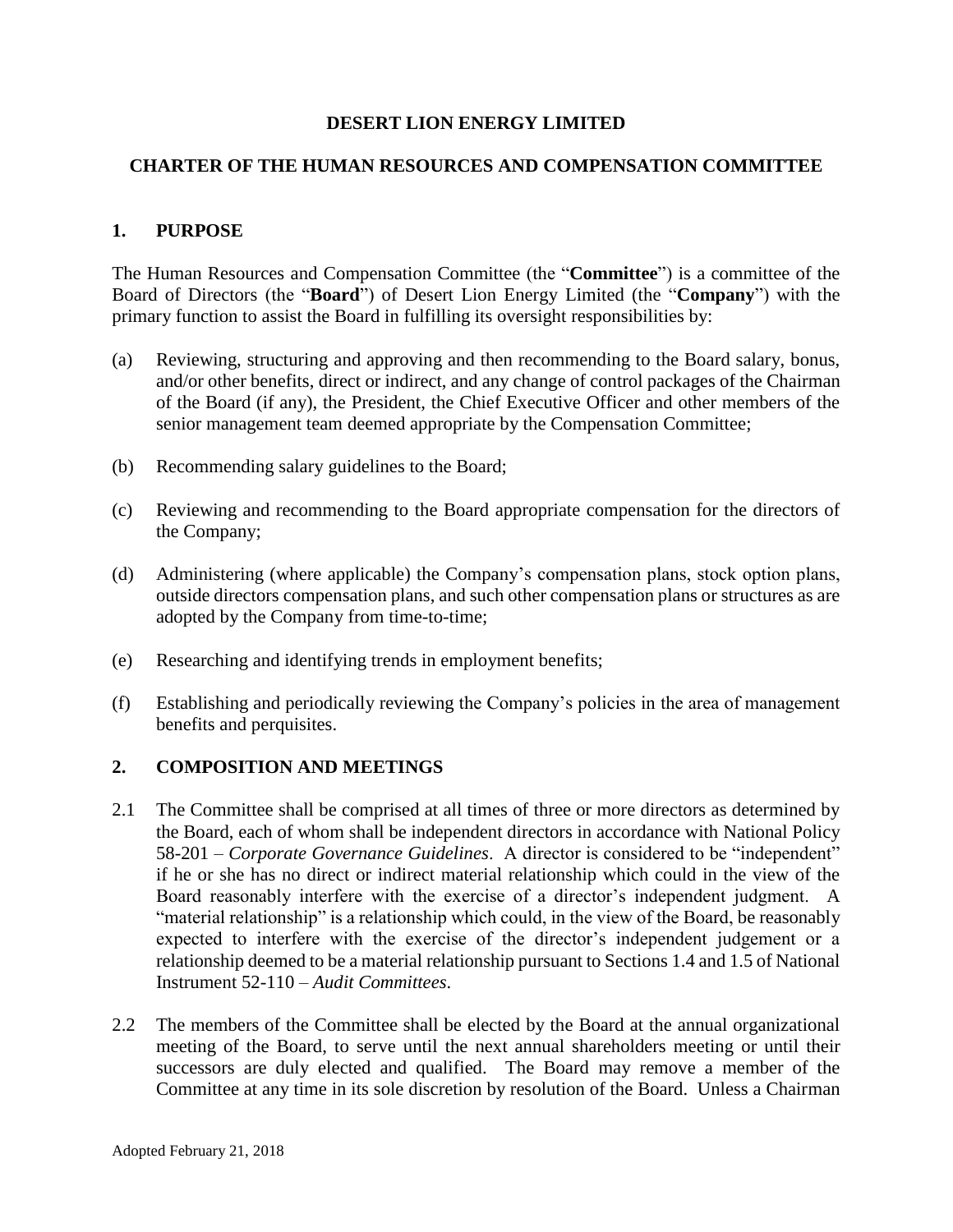is elected by the Board, the members of the Committee may designate a Chairman by majority vote of the full membership of the Committee.

- 2.3 Each member will have, to the satisfaction of the Board, sufficient skills and/or experience which are relevant and will be of contribution to carrying out the mandate of the Committee.
- 2.4 The Committee and its membership shall meet all applicable legal, regulatory and listing requirements, including, without limitation, securities laws, the listing requirements of the Toronto Stock Exchange, the Canada Business Corporations Act and all applicable securities regulatory authorities, if any.
- 2.5 The Committee shall meet at least once annually or more frequently as circumstances require. The Committee may ask members of management or others to attend meetings or to provide information as necessary. The Committee may retain the services of outside compensation specialists to the extent required.
- 2.6 A quorum for the transaction of business at any meeting of the Committee shall be a majority of the number of members of the Committee or such greater number as the Committee shall by resolution determine.
- 2.7 Meetings of the Committee shall be held from time to time as the Committee or the Chairman of the Committee shall determine upon 48 hours notice to each of its members. The notice period may be waived by a quorum of the Committee.
- 2.8 If and whenever a vacancy shall exist, the remaining members of the Committee may exercise all of its powers and responsibilities so long as a quorum remains in office.
- 2.9 Any member of the Committee may participate in a meeting of the Committee by means of conference telephone or other communication equipment, and the member participating in a meeting pursuant to this paragraph shall be deemed, for purposes hereof, to be present in person at the meeting.
- 2.10 The Committee will record minutes of its meetings and, through its Chairman, report periodically to the Board.
- 2.11 The Committee may invite such officers, directors and employees of the Company and its subsidiaries as it may see fit, from time to time, to attend meetings of the Committee.
- 2.12 Any matters to be determined by the Committee shall be decided by a majority of votes cast at a meeting of the Committee called for such purpose. Actions of the Committee may be taken by an instrument or instruments in writing signed by all members of the Committee, and such actions shall be effective as though they had been decided by a majority of votes cast at a meeting of the Committee called for such purpose.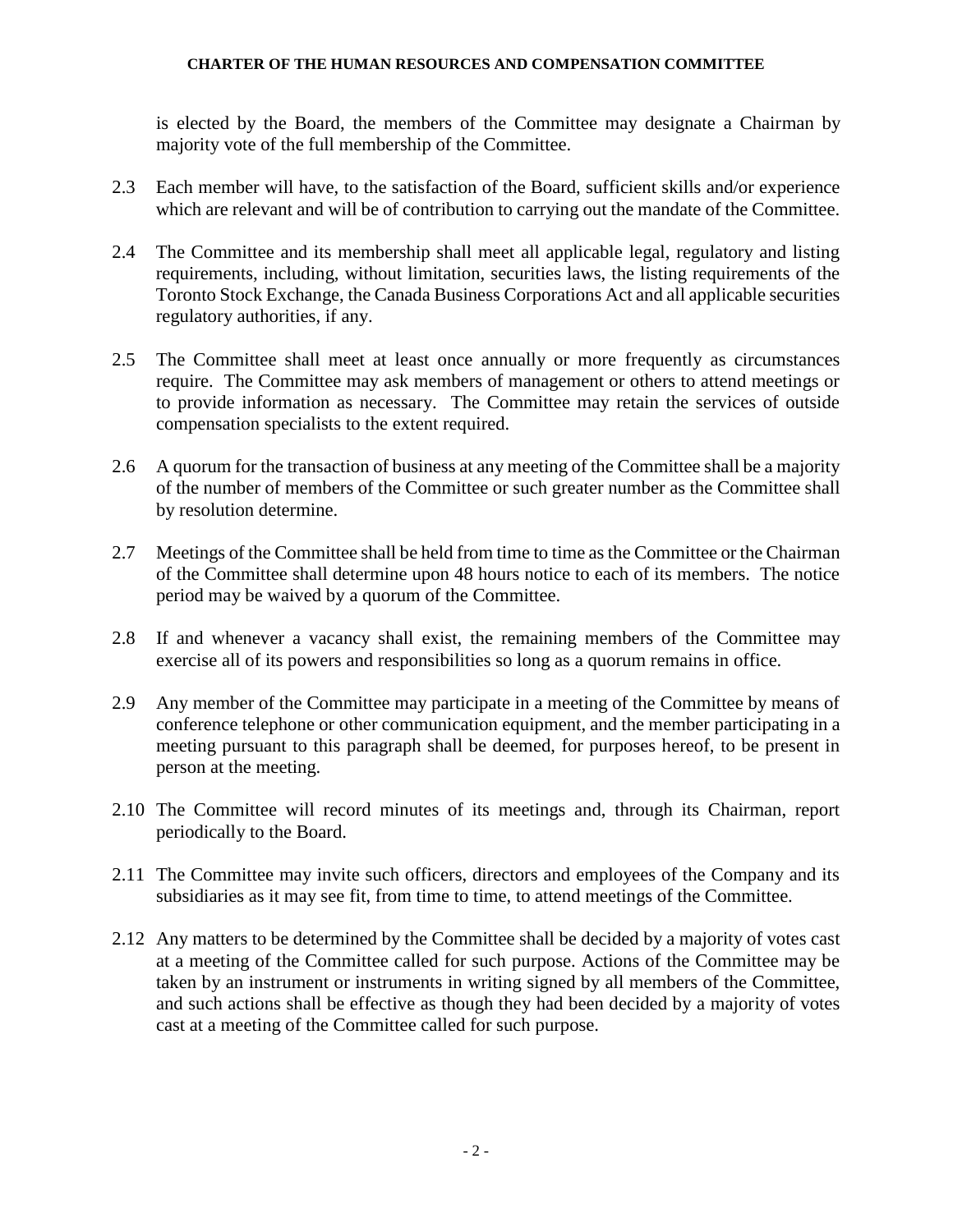### **3. RESPONSIBILITIES AND DUTIES**

Responsibilities, duties and powers of the Committee include:

- (a) From time to time as deemed appropriate by the Committee, reviewing and revising this Charter as necessary with the approval of the Board.
- (b) Providing annual reports to the Board on compensation matters.
- (c) Annually reviewing and making recommendations to the Board taking into account the recommendation of members of senior management with respect to the Company's overall compensation and benefits philosophies and programs for employees, including base salaries, bonus and any incentive plans, deferred compensation and retirement plans and share purchase or issuance plans including stock options. As part of its review process, the Committee will review peer group and other industry compensation data reported through surveys and other sources.
- (d) Annually reviewing and approving corporate goals and objectives relevant to the compensation of the Chief Executive Officer and other members of the senior management team and, evaluating their performance in light of those corporate goals and objectives. Based on such evaluation, annually reviewing and making recommendations to the Board with respect to compensation and benefit programs for the Chief Executive Officer and doing the same for other members of the senior management team including base salaries, bonuses or other performance incentives and stock options. In setting the salary of the Chief Executive Officer and other members of the senior management team, the Committee will take into consideration salaries paid to others in similar positions in the Company's industry.
- (e) Reviewing and making recommendations to the Board with respect to the implementation or variation of stock option plans, share purchase plans, restricted share plans, deferred share plans, compensation and incentive plans and retirement plans or other similar plans. The number of options, restricted shares or other compensation granted will give consideration to the potential contribution an individual may make to the Company's success.
- (f) The Committee shall prepare a report on executive compensation on an annual basis in connection with the preparation of the Company's annual information circular or as otherwise required pursuant to applicable securities laws. The Committee is also responsible to review all other executive compensation disclosure before it is filed with regulators and/or made public.
- (g) The report on executive compensation should be compliant with regulatory form requirements and should describe the process undertaken by the Committee and should speak specifically to the weighting factors and target levels set out in the determination of the executive's compensation. Where there are no clearly pre-established targets or payout ranges, the report on executive compensation should clearly indicate this fact.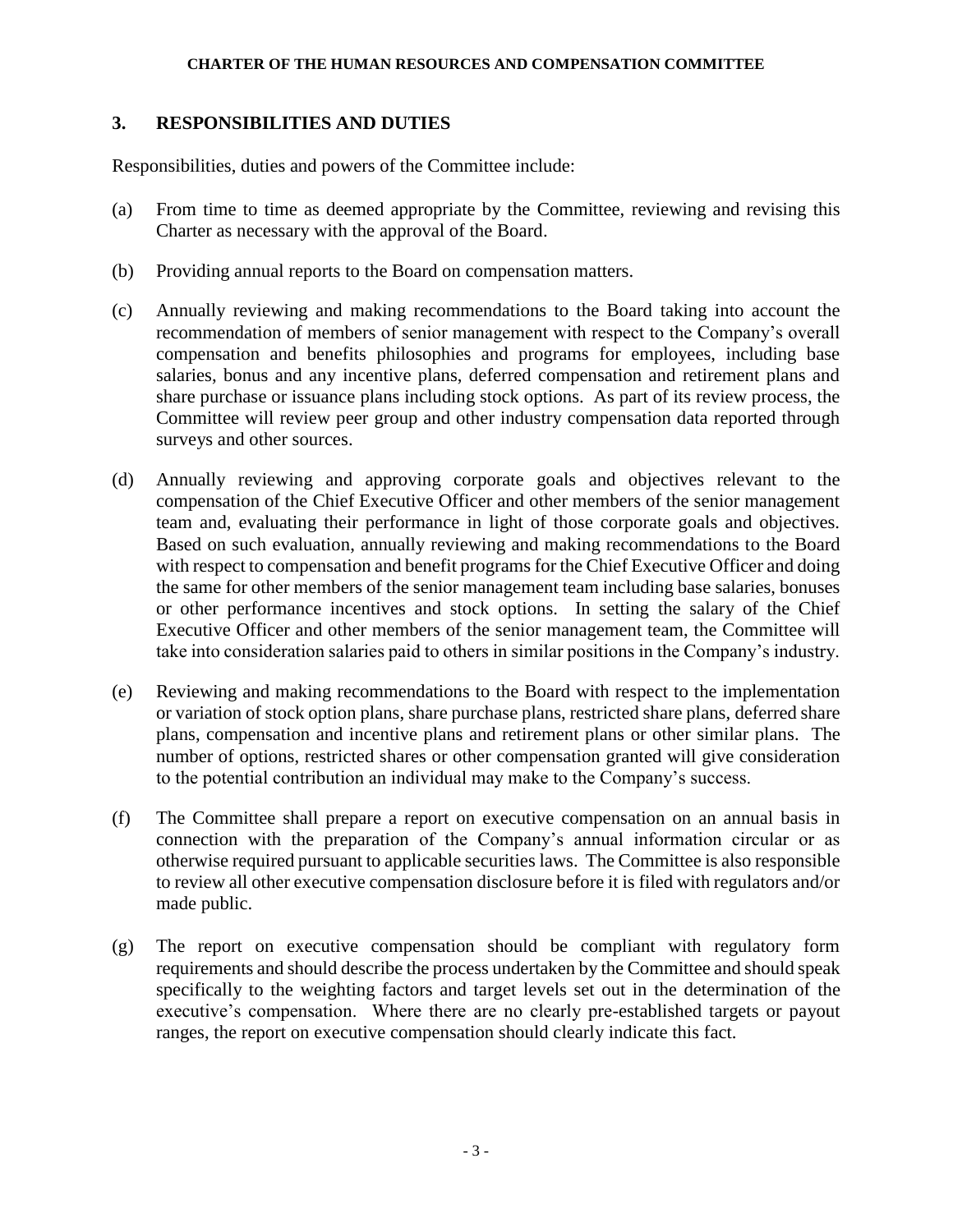- (h) The Committee is responsible for reviewing and recommending to the Board the compensation of the Board including, without limitation, annual retainer, meeting fees, option grants and/or other benefits conferred upon the Board.
- (i) The Committee is responsible for viewing and submitting to the Board, as a whole, recommendations concerning executive compensation and compensation plan matters. Unless such matters are delegated specifically to the Committee, the Committee shall only make recommendations to the Board for their consideration and approval, if appropriate. The Board will have the responsibility to instruct management to implement the directives.
- (j) The Committee may engage and compensate any outside advisor that it determines to be necessary from time to time to carry out its responsibilities.

### **4. GENERAL**

4.1 The Committee is a committee of the Board and it is not and shall not be deemed to be an agent of the Company's shareholders for any purpose whatsoever. The Board may, from time to time, permit departures from the terms hereof, either prospectively or retrospectively. No provision contained herein is intended to give rise to civil liability to securityholders of the Company or any other liability whatsoever.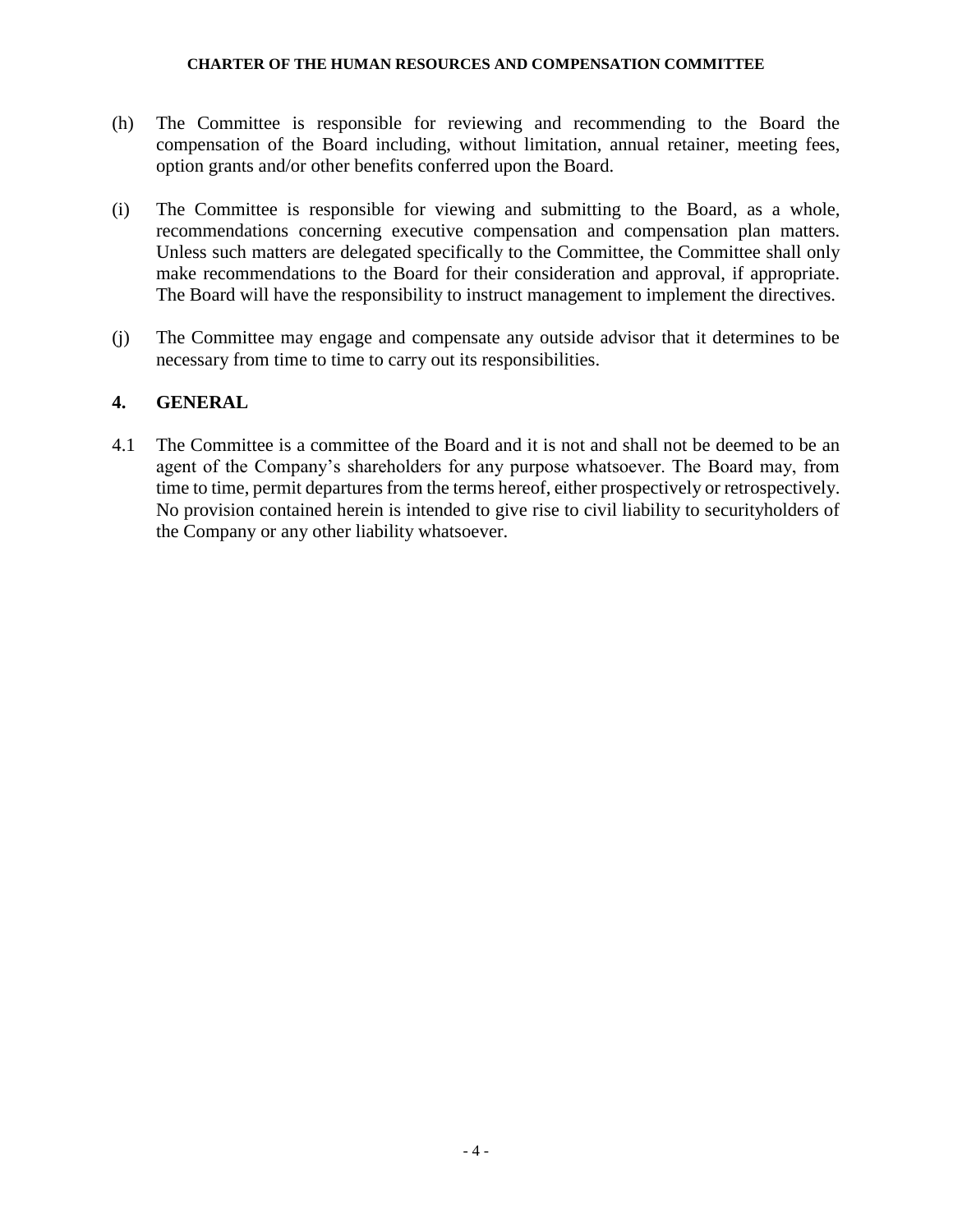# **SCHEDULE "A"**

# **POSITION DESCRIPTION FOR THE CHAIRMAN OF THE HUMAN RESOURCES AND COMPENSATION COMMITTEE**

### **1. PURPOSE**

The Chairman of the Human Resources and Compensation Committee (the "**Committee**") of the Board shall be an independent director who is elected by the Board to act as the leader of the Committee in, among other things, (i) reviewing and recommending to the Board compensation packages of the President and Chief Executive Officer, as well as such other members of senior management as the Committee deems appropriate; and (ii) establishing periodic review of the management benefits and perquisites.

# **2. WHO MAY BE CHAIRMAN**

The Chairman will be selected amongst the independent directors of the Company who have a sufficient level of experience with compensation issues to ensure the leadership and effectiveness of the Committee.

The Chairman will be selected annually at the organizational meeting of the Board, and serve for a one-year term; however, if the Board does not appoint a Chairman, the members of the Committee shall designate a Chairman by a majority vote of the Committee. The Chairman may be re-appointed at the end of each term.

# **3. RESPONSIBILITIES**

The following are the primary responsibilities of the Chairman:

- (a) Chairing all meetings of the Committee in a manner that promotes meaningful discussion;
- (b) Ensuring adherence to the Committee's Charter and that the adequacy of the Committee's Charter is reviewed annually;
- (c) Providing leadership to the Committee to enhance the Committee's effectiveness, including:
	- **•** Providing the information to the Board relative to the Committee's issues and initiatives and annually reviewing and submitting to the Board recommendations concerning overall compensation and benefits, philosophies and programs for employees and management;
	- **Ensuring that the Committee works as a cohesive team with open communication;**
	- Ensuring that the resources available to the Committee are adequate to support its work and to resolve issues in a timely manner; and
	- **Ensuring the appropriate research and peer group review is done to identify and assess** trends in employment benefits and other compensation data;